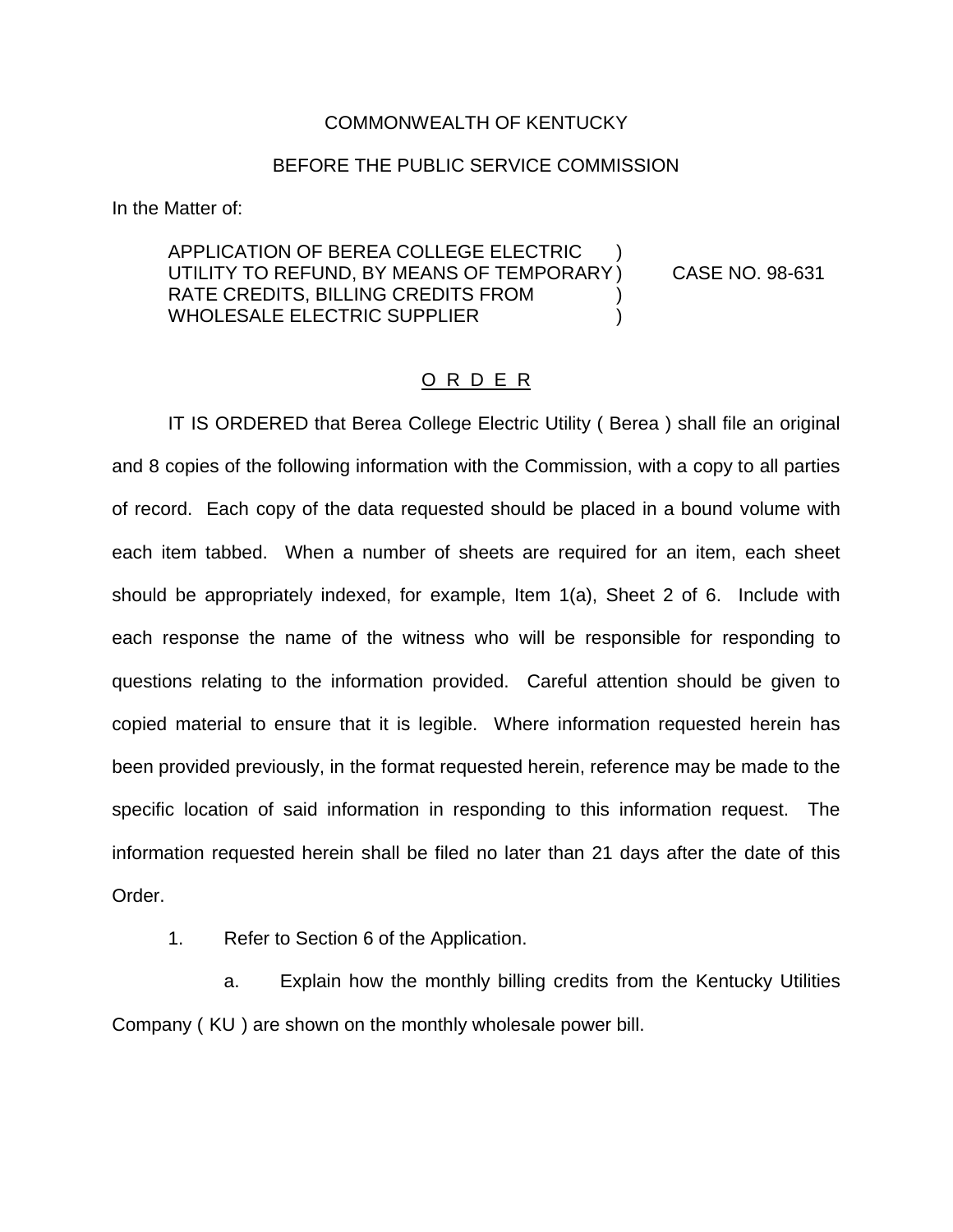b. Provide the accounting entries made to record the monthly wholesale power bill from KU, as done since January 1998.

c. Explain in detail why Berea has been debiting Purchase Power Expense for the billing credits received. Include a description of how this accounting treatment is in conformity with the Uniform System of Accounts.

2. Refer to Section 7 of the Application.

a. In light of the supplemental contract for electric service between KU and Berea, explain why Article V, Section .03 of Berea s approved tariff is not the appropriate means to handle the monthly billing credits.

b. Explain how the refunding plan proposed by Berea would be different from the requirements of Article V, Section .05 of Berea s approved tariff.

c. Explain why Berea did not propose to amend Article V to address the purchase power billing credit situation, rather than seek a deviation.

d. Explain why a deviation is appropriate, since this situation will continue to be in effect until 2002.

3. Provide an estimate of the range of average monthly dollar impacts of the merger credits for each of Berea s customer classes during the period the billing credits will be in effect. Include all assumptions and calculations used to determine the estimated impact.

4. Assume Berea s proposed refunding plan had been in effect during 1998. Using the monthly billing credit for June 1998, calculate the Merger Credit Rate for each customer class, in accordance with the process described in Section 8 of the

-2-